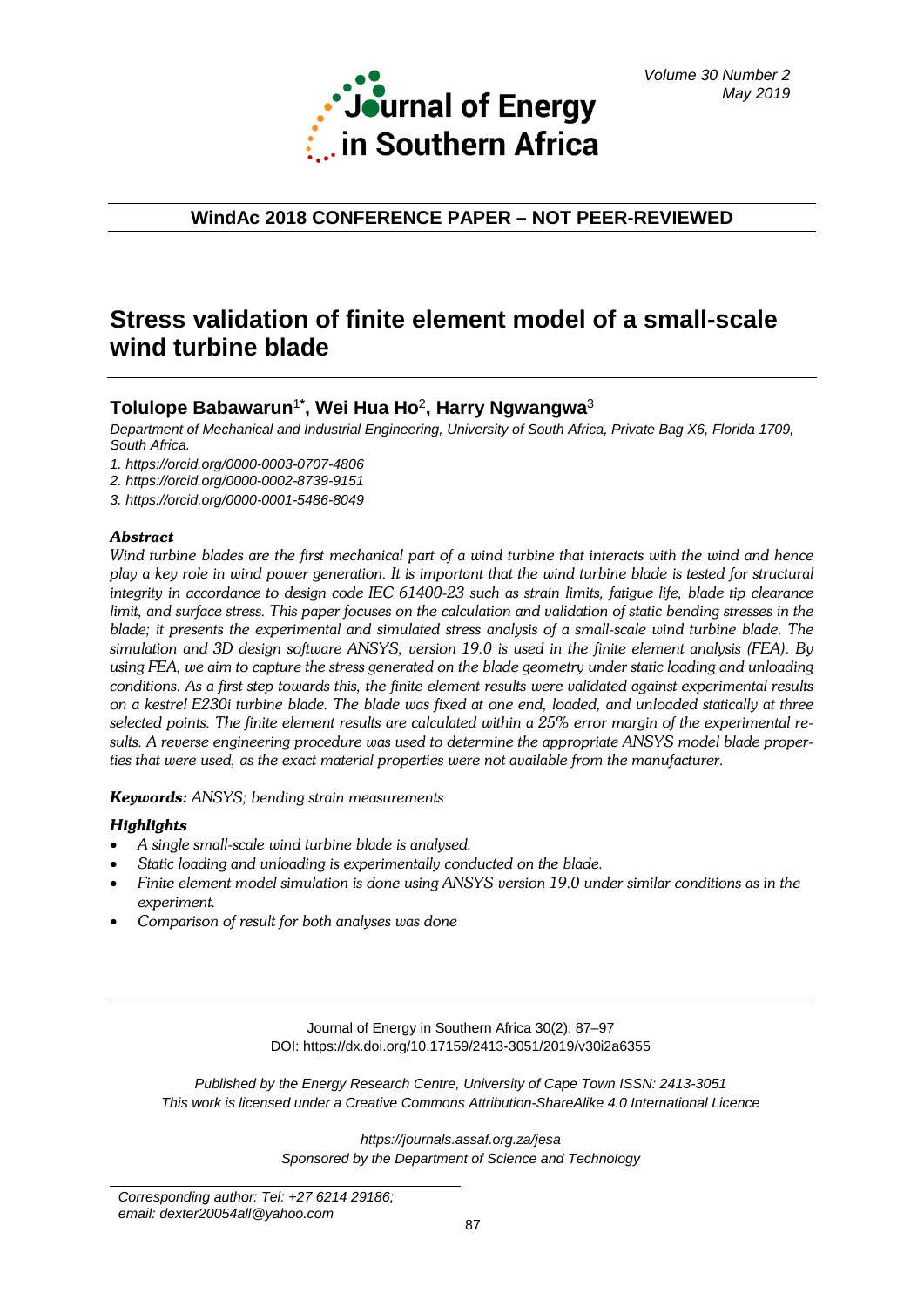### **1. Introduction**

Energy resources are a crucial component of human life, and the supply of energy is a basic requirement for the subsistence and development of modern society. Renewable energy resources such as wind power had their first real boom at the beginning of the 1970s, when the first oil crisis struck [1].

Small-scale wind turbines, producing less than 10kW of electricity, can be used to generate electricity for a home or small business. The choice of wind turbine size is dependent on the ability of the turbine to meet the energy requirements, given the available wind resources. A typical South African household of two adults and a teenager consumes an average of between 600 and 900 kWh of electricity per month; hence, a small wind turbine can generate just enough power to meet its demands [2]. Smallscale wind turbines today are efficient, producing electricity in winds as low as 3–4.5 m/s.

The wind turbine blade plays a key role in collecting wind energy and is one of the most important components of the wind turbine system. The wind turbine converts kinetic energy in the wind to electrical energy by the rotation of the blades. A modern blade is often made of composite materials and is designed in a way that compromises between structural and aerodynamic considerations. The blade is structurally designed to be hollow, with the outer structure comprising two shells, one on the pressure side and the other on the suction side [3]. It is constructed so as to be an assembled structure, comprising spar caps and shear webs. The spar caps (usually two of them), are designed to withstand bending moments, while the shear webs are designed to transfer shear forces and support the two spar caps [4]. Figure 1 gives a detailed view of the composite blade. It shows that the spar cap and shear webs are connected to each other. The connection is made possible by the use of adhesive joints, which might lead to discontinuities in the blade, and stress concentration may develop, which can lead to blade failure [5]. The outer shape of the wind turbine blade is designed to enhance aerodynamic performance, while the interior webs are aimed at increasing the strength and stiffness of the blade. It is important that the structure of the blade is strong enough to withstand extreme structural and aerodynamic loads as well as endure fatigue loading [6]. Since the blade is the most important part of any wind turbine system, it is important that special consideration be given to fatigue endurance.

The blades undergo testing by manufacturers as required by the classification authorities, according to IEC 61400-1[7-9]. Full-scale structural testing falls under the IEC 61400-23 [10] international standard. This testing involves two different tests: static edge-wise, and flap-wise. Both are conducted to the extreme design load case (50-year gust wind); a fatigue test is also conducted on the flap-wise and edge-wise (20 years life experience); as well as an extreme design load case. It should be noted that it is expensive to conduct a full-scale test on the wind turbine blade, and this is the reason why there is little literature on full-scale testing [10].

Static testing is an important requirement for the blades, and hence the structural response of the blade under static loading is the focus of this study. The static flap-wise test is also useful in determining the structural response of the primary load-carrying structure of the blade [11]. Several authors have researched the topic of static loading. Inomata et al [12] performed an operating stress test on a prototype 500 kW blade developed by the NEDO (New Energy and industrial technology Development Organisation) in Tappi Wind Park in Japan. The fullscale test was performed to gain confidence in structural integrity and to validate and verify the manufacturer's procedure. Kong et al. [13] present a design procedure of a medium scale E-glass/epoxy composite wind turbine blade. The procedure performed static and dynamic load analysis, structural design analysis, and modal analysis among others.



**Figure 1: Typical cross section of a composite blade.**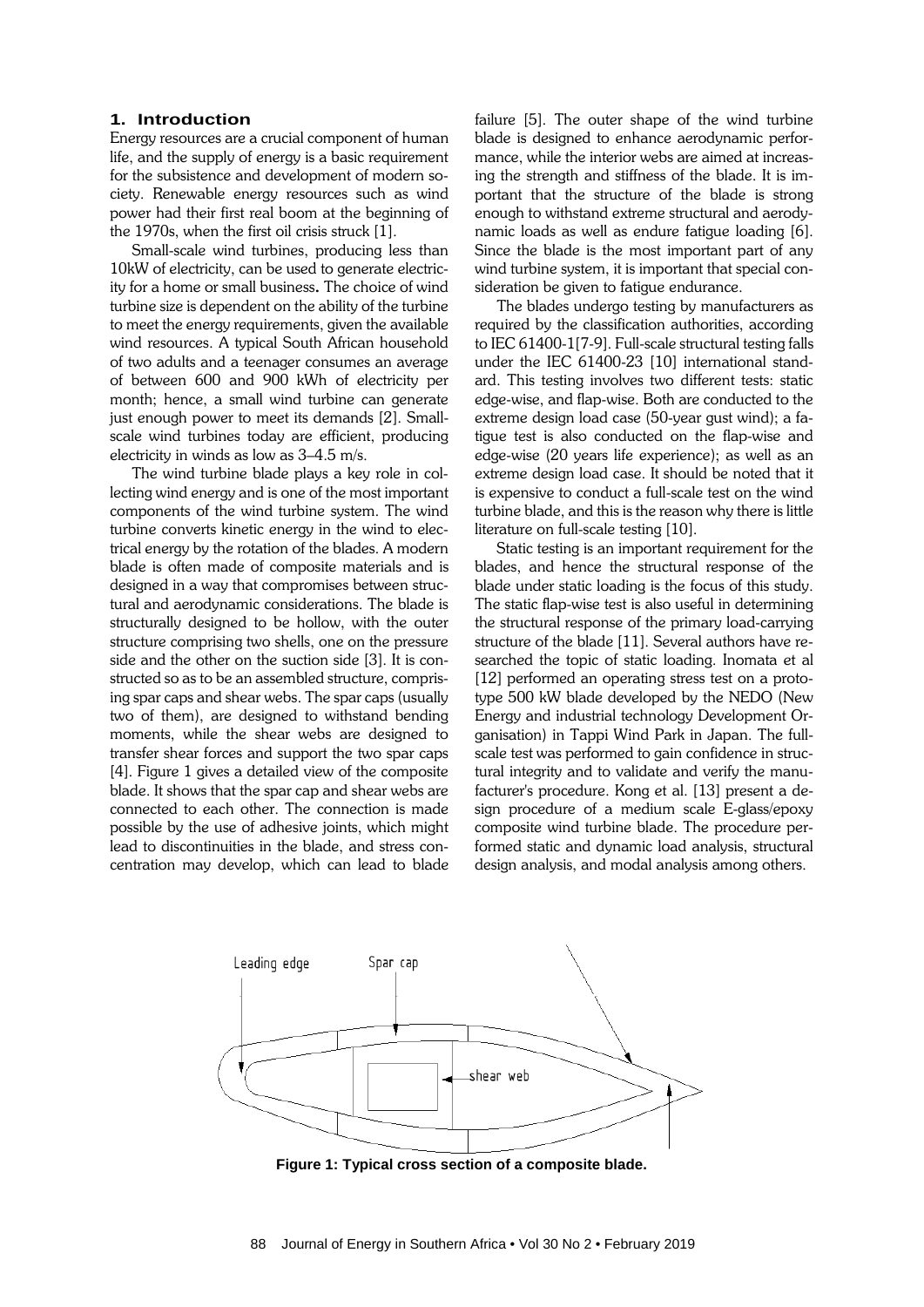Berring et al. [14] performed an experimental investigation on a select section of the blade to determine the edge-wise and flap-wise bending stiffness and the bend-twist coupling. The results are then validated against the numerical finite element models. Jensen et al. [15] tested a 34 m glass-epoxy wind turbine blade until complete failure under flap-wise loading conditions. The blade manufactured by wind turbine development and manufacturing company SSP-Technology A/S initially passed all the static and dynamic classification authorities test required. Yang et al. [16] performed an experimental failure test on a 40 m wind turbine blade. A method known as video metrics was used to measure the local and integral deformation under flap-wise loading. It was determined that adhesive debonding of the outer aerodynamic shells caused initial failure.

This paper focuses on the mechanical testing of a small-scale Kestrel e230i composite blade, 1.12 m long, tested in flap-wise bending. Similar work has been reported on the use of strain gauges by Overgaard et al. [17], in which a full scale static flap-wise bending test was performed on a 25 m wind turbine blade. The experiment involved investigating failure modes during loading and after the ultimate failure of the structure. The measured strain measurements were used to validate the predictive numerical model. Jorgensen et al. [18] conducted non-destructive testing (NDT) on a Vestas 25 m epoxy glass fibre blade using an ultra-sonic method. The experimental test involved the use of a method called the ultra-sonic for NDT to detect defects in the main spar and the skin laminate. The test was used to inspect the three-test sections of the blade to check for damages. Before making use of the method, the blade underwent a static bending test that met the design criteria equivalent to a 20 years lifetime of the blade type. Debel [19] conducted a static bending experimental study in a post-mortem setting in order to identify visually the different types of damage on the wind turbine blade. The post-mortem setting was useful in determining the various failure characteristics of the blade. Han et al. [20] performed a stepby step static test on a full-scale blade of 100 kW capacity using acoustic emission technology (AET). New source locations on the blade were highlighted and loading was done on them in order to analyse their performance. AET was used to inspect the damage during the load test.

The material properties such as Young's modulus of elasticity, Poisson ratio and shear modulus of rigidity of the blade to be used in ANSYS were determined through an educated trial and error procedure. The following stages were employed in arriving at the acceptable property: the first measured the blade aerofoil shapes along the span using digital Vernier callipers and well-dimensioned surface tables; secondly, the measured aerofoil shapes were

lofted along the blade span in Autodesk Inventor Professional to produce its 3D model. Thirdly, a literature search was conducted for the material property of the blade, which was not readily available from the manufacturer due to the copyright concern. The material property is important in the ANSYS finite element analysis in order to arrive at a result that validates the experimental result. The finite element model was validated against the experimental stress results.

#### **2. Wind turbine blade model**

The small-scale wind turbine that was used for this study is a Kestrel e230i with a maximum power of 800 W and a rated power of 650 W at 11 m/s. The actual energy it generates at an average wind speed of 5 m/s average at sea level is 1 280 MWh/annum. It is a horizontal axis wind turbine with a tower height of 24 m and a blade length of 1–1.3 m. Table 1 gives the its full characteristics.

| Table 1: Wind turbine characteristics. |
|----------------------------------------|
|----------------------------------------|

| Maximum power          | 800 W                        |
|------------------------|------------------------------|
| Rotor diameter         | $2.30 \text{ m}$             |
| Number of blades       | 3                            |
| Turbine blade diameter | $1 - 1.2$ m                  |
| Type                   | Horizontal axis wind turbine |
| Rotor swept form       | $4.15 \text{ m}^2$           |
| Tower top mass         | $40\ \mathrm{kg}$            |
| Blade mass             | $1.376$ kg                   |
| 3D blade type          | Solid                        |
| Blade material         | Fibreglass                   |
| Blade type             | Aerofoil                     |
| IEC turbine class      | Class II                     |

#### **3. Experimental test**

Structural bending test was conducted on the 1.12m long wind turbine blade in the flap-wise direction, as shown in Figure 2. The state of static bending load on the wind turbine blade is aimed at verifying if the turbine blade is capable of withstanding the sustained wind load action. Two different load cases acting on the blade result from external factors on the turbine, namely mass loads and aerodynamic loads [21]. Under static testing, loads are usually applied via the use of actuators either hydraulic or electrodynamic, or by the use of hang weights, or cranes in the case of large wind turbines [22]. The locations of the loading points may be determined by the calculated centres of pressure due to the different hypothetical wind pressure distributions over the blade in the flap-wise direction. In this study, hang weights are used and applied at three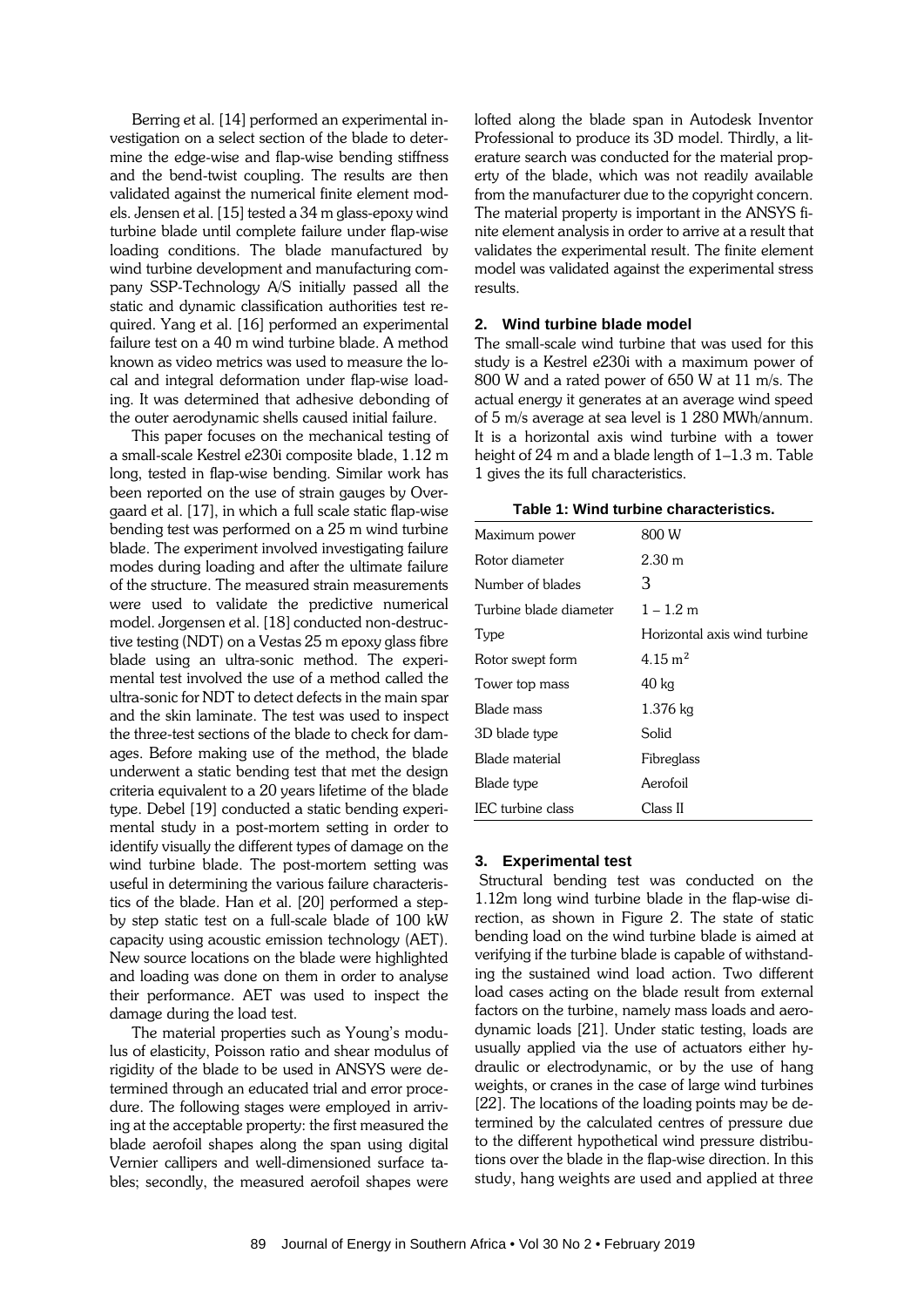

**Figure 2: Experimental set-up showing the computer, Quantum X, wind turbine blade and strain gauge.**

selected locations along the blade, namely at 350 mm, 750 mm and 950 mm from the root of the blade. These areas were selected to replicate different loading distribution across the blade and far away from the fixed point to avoid damage to the blade. The blade is tested in the worst case loading scenario, where it is assumed that it is firmly fixed at its root and that its pitch angle is negligibly small. The wind loads are assumed to act strictly parallel to the flap-wise direction. Thus in the set-up the table was firmly clamped to a table top and loaded as a non-prismatic cantilever beam structure. The selection of the two support structure at one end, which in this case is a table; it is fixed and loaded as a cantilever beam structure.

The wind speeds of a normal operating wind turbine range from 3.5–25m/s with a nominal wind speed of 14 m/s. at the nominal wind speed constant power production must be maintained hence the turbine uses a pitch control system [23]. In selecting the test loading on the blade a wind speed was used in the range of as low as 2.94m/s to an extreme gust of 12.75m/s. This was determined using the wind speed data for the Johannesburg region, which has an average maximum wind speed of 7 m/s. This wind speed was converted to equivalent mass loads in grams; it was then loaded as static loads on the blade. Table 2 shows the various wind speeds and their equivalent weights used in static loading.

The static test loading was done only in a flapwise direction. The flap-wise force acts as thrust on the blade while the edge-wise force acts as a torque acting on the blade. The thrust acting on the blade is thus the most important force acting on the blade.

| Table 2: Wind speed and corresponding weight. |  |  |  |  |
|-----------------------------------------------|--|--|--|--|
|-----------------------------------------------|--|--|--|--|

| Wind speed (m/s) | Weight (g) |
|------------------|------------|
| 2.94             | 300        |
| 4.9              | 500        |
| 6.86             | 700        |
| 8.83             | 900        |
| 10.79            | 1100       |
| 12.75            | 1300       |

### *3.1 Measurement process*

A Quantum X MX840B data acquisition system (see Figure 2) was used to record the static flap-wise bending strain on the blade. A quarter-bridge configuration was used because temperatures were expected to remain constant throughout the testing period. The number of active elements used in this experiment was one, which therefore translates to the quarter bridge configuration. The wind turbine blade was fixed at one end and the strain gauge neatly instrumented on the blade. The strain gauge used in this case is bonded metallic and the configuration used was the Wheatstone-bridge. In order to ensure the accuracy of the measurement it is important that the strain gauge is properly calibrated according to the National Institute of Standard and Technology (NIST or PTB). The strain gauge used was calibrated to 10.000µm/m.

Since stress cannot be determined through the direct measurement process, it is calculated using two different methods, through Hooke's law or the strain gauge measurement.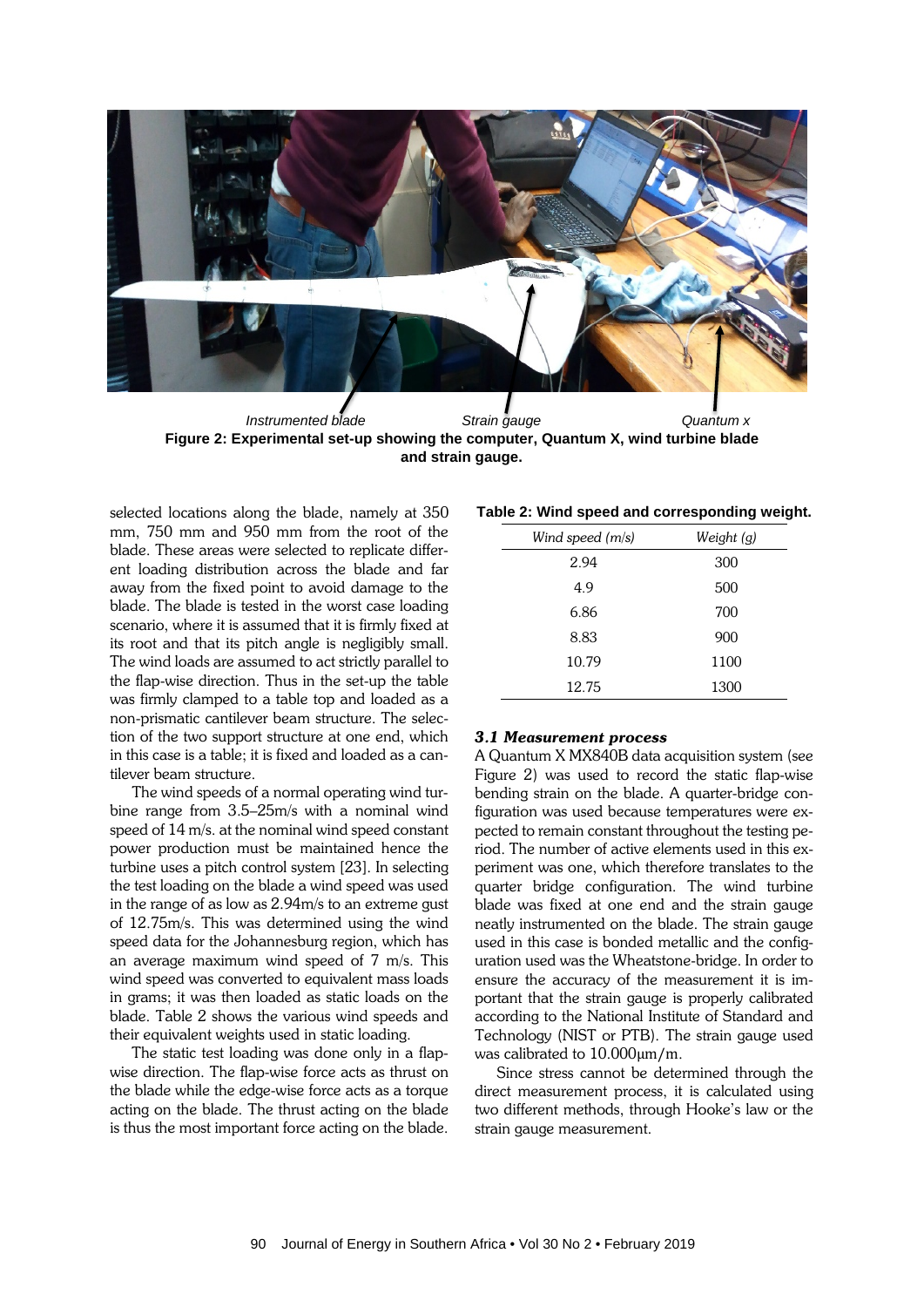Hooke's law formula is given as

σ = E . ε

Where  $\sigma =$  material stress  $\left[\frac{N}{mn^2}\right], \varepsilon =$  strain  $\left[\frac{m}{m}\right]$ and  $E =$  modulus of elasticity  $\left[\frac{N}{mm^2}\right]$ , while the strain gauge measurement formula is given as

$$
\sigma = \frac{F}{A} \left[ \frac{N}{m m^2} \right]
$$

where  $F =$  force and  $A =$  cross-sectional area of the stressed material.

Another factor that influences the accuracy of the strain gauge is the sampling rate, which must be set at a value that is not too high or not too low. The minimum acceptable sampling rate for the strain gauge was set at 500 Hz [24].

The strain gauge was mounted at a distance of 80 mm from the blade root. It is rectangular, measuring  $55 \times 22$  mm. The blade was instrumented with a strain gauge measuring the strain in the axial direction. Figure 2 shows the strain gauge fixed to the blade.

#### *3.2 Data processing*

The Quantum X MX840B includes an 8-channel universal amplifier. As shown in Figure 2, one channel was used in the data processing. Eleven loading steps for each of the three scenarios was taken, totalling thirty-three. For each of the three loadings, a collection of raw data was captured in the laptop and transferred to Excel, where they were grouped. In every loading step a high number of data was collected, and the average strain for every loading step was manually calculated using the highest and the lowest data extracted from Excel. The average time for each loading was also calculated.

#### **4. Results and discussion**

Strains were measured at three different locations, namely 350 mm, 750 mm and 950 mm from the blade root. The results were measured and recorded during the six loading and five unloading situations.

The measured results were obtained in strain values and converted into stress values using the relationship:

Stress,  $σ = Young's$  modulus,  $E \times$  Strain,  $ε$ 

Experimental loading started with 300 g, with subsequent increments of 200 g up to a final loading of 1300 g. The unloading reversed the procedure. Table 3 shows the result of the analysis.

| Table 3: Result of three linear static stress |
|-----------------------------------------------|
| analysis.                                     |

| Weight<br>$\left(\overline{q}\right)$ | Stress (MPa) at<br>loading locations |       |                   |
|---------------------------------------|--------------------------------------|-------|-------------------|
|                                       | 350mm                                | 750mm | 950 <sub>mm</sub> |
| 300                                   | 0.13                                 | 0.352 | 0.432             |
| 500                                   | 0.212                                | 0.55  | 0.726             |
| 700                                   | 0.29                                 | 0.772 | 1                 |
| 900                                   | 0.38                                 | 1     | 1.298             |
| 1100                                  | 0.47                                 | 1.223 | 1.586             |
| 1300                                  | 0.6                                  | 1.447 | 1.874             |
| 1100                                  | 0.475                                | 1.232 | 1.586             |
| 900                                   | 0.38                                 | 1     | 1.298             |
| 700                                   | 0.29                                 | 0.779 | 1                 |
| 500                                   | 0.21                                 | 0.554 | 0.72              |
| 300                                   | 0.13                                 | 0.334 | 0.432             |

#### *4.1 Validation of FE Model*

The Kestrel e230i blade that was considered is made of fibreglass and epoxy-resin and 1.12 m long. A 3D CAD model of the Kestrel e230i blade was generated using Autodesk Inventor Professional v2017. The finite element analysis of the blade was performed using ANSYS where structural static analyses were conducted. Figure 3 is a pictorial representation of the blade, together with its boundary conditions and load points.



**Figure 3. 3D Model of the blade detailing the three test points and the boundary condition.**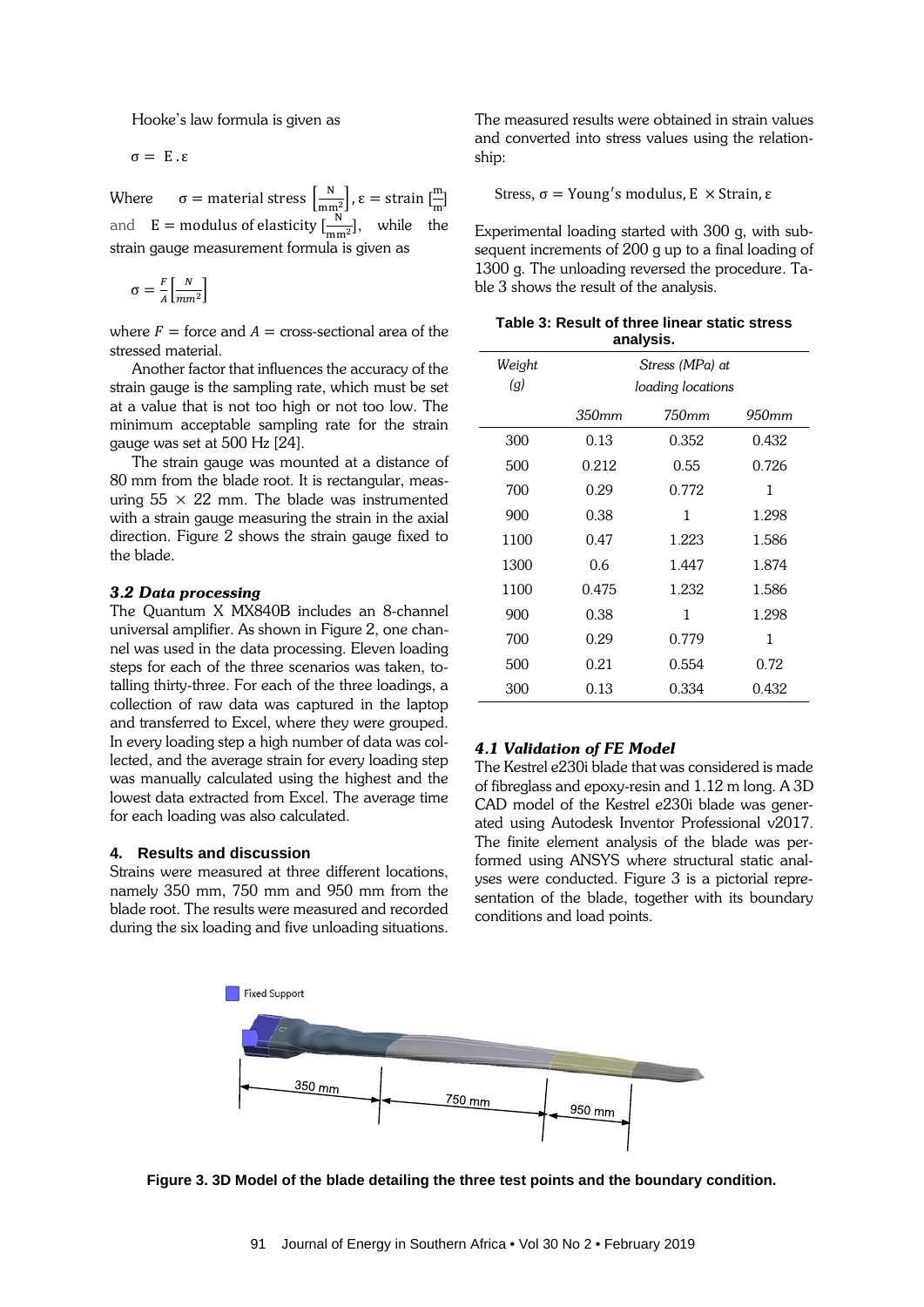#### *Loading*

As shown in Figure 3, a fixed boundary support was applied in ANSYS at the blade root and point loads were applied over the three selected element areas that were equal to those used in the experimental test. The point load was applied over the element area in order for the force to be equally distributed. The test loading of the blade was applied non-lineally in an incremental fashion and the equivalent von mises stress was captured.

#### *Meshing*

The turbine blade model was meshed as a solid body. The meshing on the model was conducted in ANSYS/Mechanical APDL V19.0. The mesh size function was Proximity and Curvature. The bodysizing function was also introduced. After conducting a mesh sensitivity study on different element size to determine the ideal element size to be used, the ideal element size of 3 mm was chosen.

| Table 4: Mesh element quality and aspect ratio |  |  |
|------------------------------------------------|--|--|
|------------------------------------------------|--|--|

| Mesh metric | Element quality | Aspect ratio |
|-------------|-----------------|--------------|
| Min.        | 0.25907         | 1.0093       |
| Max.        | L               | 7.3277       |
| Average.    | 0.84835         | 1.7994       |



**Figure 4: Mesh information**

As seen in Figure 4 the final mesh analysis consists mainly of the tetrahedral elements with some hexahedral, wedge-shaped and pyramidal elements were necessary. The blade had a mesh statistics of 1 380 029 node points and 931 938 elements. Table 4 gives more information on the mesh element quality and aspect ratio.

#### *Blade properties*

The ANSYS blade model was assumed to be of homogenous material, of similar properties to those of fibreglass. The real blade is made of fibreglass and epoxy resin, while the two most commonly used fibres in FRP blade construction are carbon and glass. The E-glass/epoxy composite material is used because of its desirable stiffness and strength, low cost, ease of manufacture [13] and has a good strength: weight ratio. Table 5 indicates the ANSYS blade properties that were seeing to match the e230i blade properties.

#### **Table 5: ANSYS model blade properties.**

| Young modulus   | $3.62E + 10Pa$         |
|-----------------|------------------------|
| Poisson's ratio | 0.1615                 |
| Shear modulus   | $XY = 9.2F + 09$ Pa    |
|                 | $YZ = 8$ 4F + 09 Pa    |
|                 | $XZ = 6.6F + 09 Pa$    |
| Density         | $1840 \text{ kg/mm}^3$ |

#### **5. Comparison of experimental results and simulation result with the percentage error**

The finite element results obtained from the simulations were validated against the experimental results, and percentage errors of the stress values were calculated in Excel for each of the three load cases. The percentage error was shown to fall under 25%. The formula used for determining the error percentage in Excel is given as:

$$
ABS\frac{Exp.-Sim.}{Exp.}
$$

Table 6 and Figure 5 show the results obtained in load case one. The experimental result and simulation result agreed, or came very close to agreement in most load cases considered. The result can be seen to have a perfect validation with the maximum error to be 1%. Figure 6 gives a graphical representation of the error recorded.

As can be seen in Table 7 and Figure 6, for load case two the maximum error percentage is 5% with the minimum as low as zero. This indicates that the experimental and simulation result agreed, hence a very good validation is reached. Figure 7 gives a graphical representation of this.

Table 8 and Figure 7 present a breakdown of the load case three, which is located at 350 mm from the blade root. The maximum error percentage was calculated to be 23% at a loading, with a minimum of 17%. As compared to load case one and two load case, three gives a higher error percentage.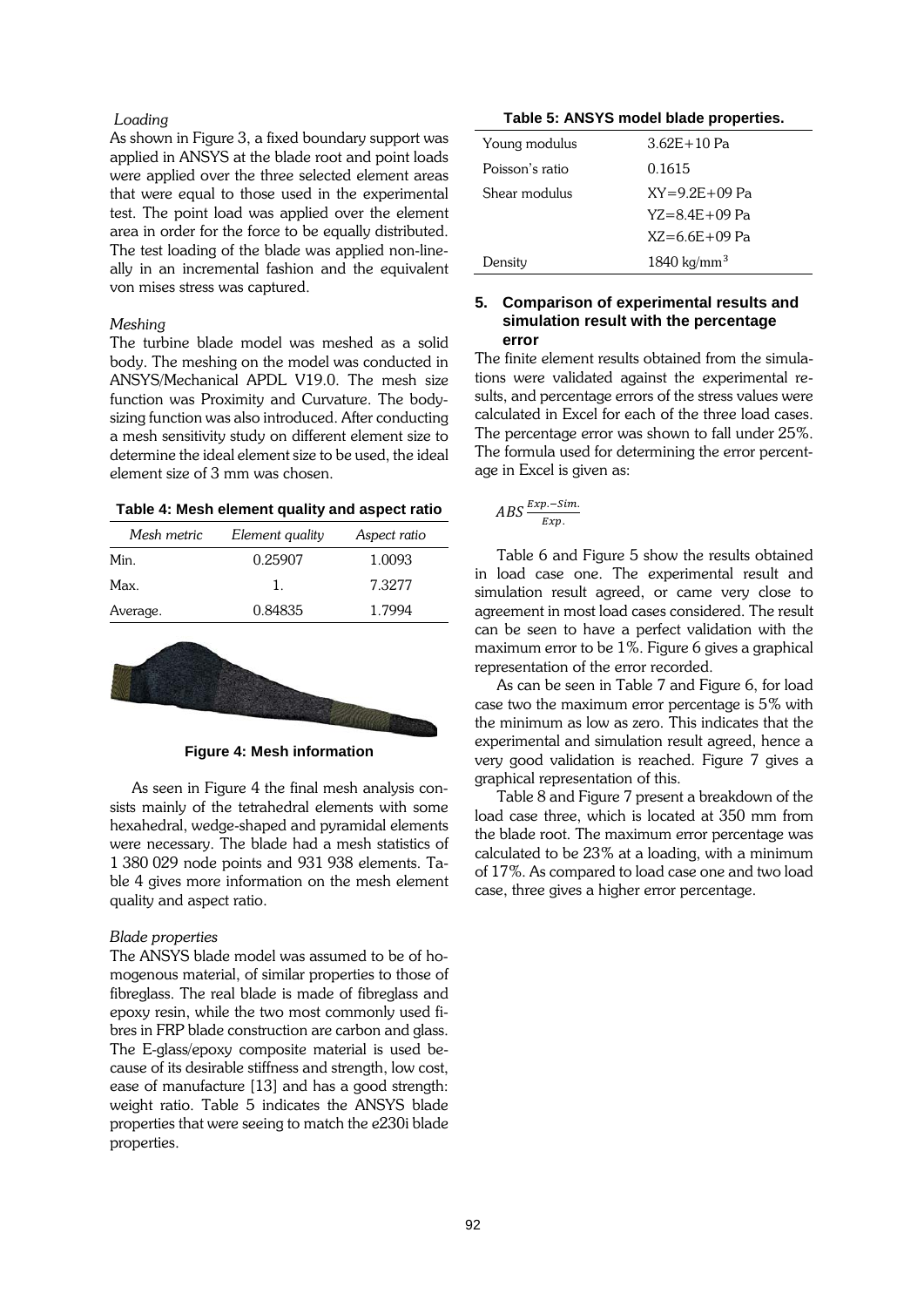| Tapic V. Lugu case UIIc. |         |             |             |           |  |
|--------------------------|---------|-------------|-------------|-----------|--|
|                          | Load(g) | Exp. result | Sim. result | Error (%) |  |
|                          |         |             | Loading     |           |  |
|                          | 2.94    | 0.432       | 0.432       | $0\%$     |  |
|                          | 4.9     | 0.726       | 0.72        | $1\%$     |  |
|                          | 6.86    | 1.008       | 1.008       | $0\%$     |  |
|                          | 8.83    | 1.298       | 1.298       | $0\%$     |  |
|                          | 10.79   | 1.586       | 1.586       | $0\%$     |  |
|                          | 12.75   | 1.874       | 1.874       | $0\%$     |  |
|                          | 10.79   | 1.586       | 1.595       | $1\%$     |  |
|                          | 8.83    | 1.298       | 1.298       | $0\%$     |  |
|                          | 6.86    | 1.008       | 1.008       | $0\%$     |  |
|                          | 4.9     | 0.72        | 0.72        | $0\%$     |  |
|                          | 2.94    | 0.432       | 0.432       | 0%        |  |

**Table 6: Load case one.**



**Figure 5: Load case one graph.**

| Load(g) | Exp. result  | Sim. result | Error (%) |  |
|---------|--------------|-------------|-----------|--|
|         | Loading      |             |           |  |
| 2.94    | 0.352        | 0.336       | 5%        |  |
| 4.9     | 0.55         | 0.56        | $2\%$     |  |
| 6.86    | 0.772        | 0.785       | $2\%$     |  |
| 8.83    | 1.001        | 1.001       | $0\%$     |  |
| 10.79   | 1.227        | 1.234       | $1\%$     |  |
| 12.75   | 1.447        | 1.459       | $1\%$     |  |
| 10.79   | 1.232        | 1.234       | 0%        |  |
| 8.83    | $\mathbf{1}$ | 1.001       | $0\%$     |  |
| 6.86    | 0.779        | 0.785       | $1\%$     |  |
| 4.9     | 0.554        | 0.56        | $1\%$     |  |
| 2.94    | 0.334        | 0.336       | $1\%$     |  |

**Table 7: Load case two**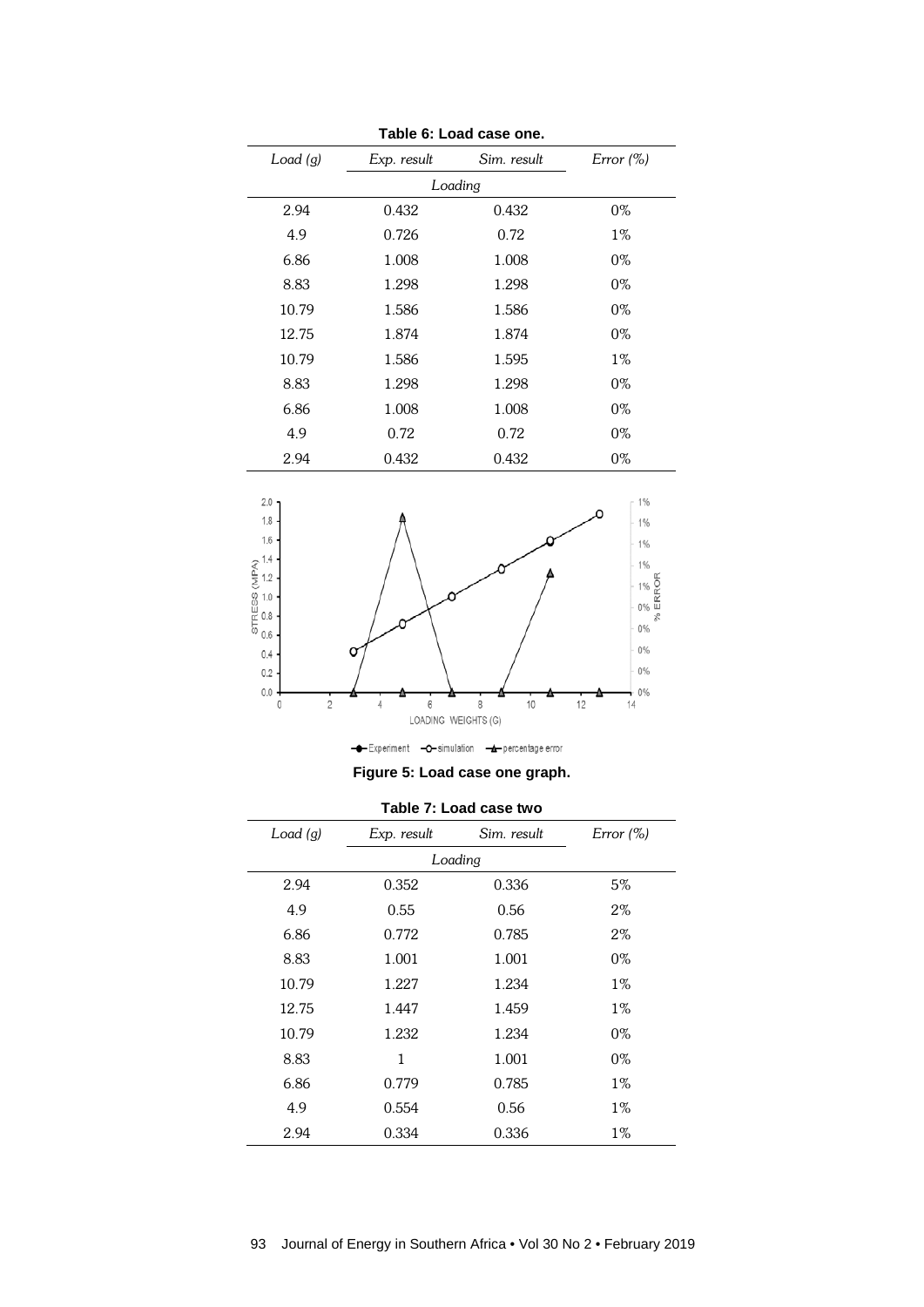

**Figure 6: Load case two graph.**

| Load(g) | Exp. result | Sim. result | Error (%) |  |
|---------|-------------|-------------|-----------|--|
| Loading |             |             |           |  |
| 2.94    | 0.13        | 0.152       | 17%       |  |
| 4.9     | 0.212       | 0.254       | 20%       |  |
| 6.86    | 0.29        | 0.356       | 23%       |  |
| 8.83    | 0.38        | 0.458       | 21\%      |  |
| 10.79   | 0.47        | 0.56        | 19%       |  |
| 12.75   | 0.6         | 0.662       | 10%       |  |
| 10.79   | 0.475       | 0.56        | 18%       |  |
| 8.83    | 0.38        | 0.458       | 21%       |  |
| 6.86    | 0.29        | 0.356       | 23%       |  |
| 4.9     | 0.21        | 0.25        | 19%       |  |
| 2.94    | 0.13        | 0.152       | 17%       |  |



**Figure 7. Load case three graph.**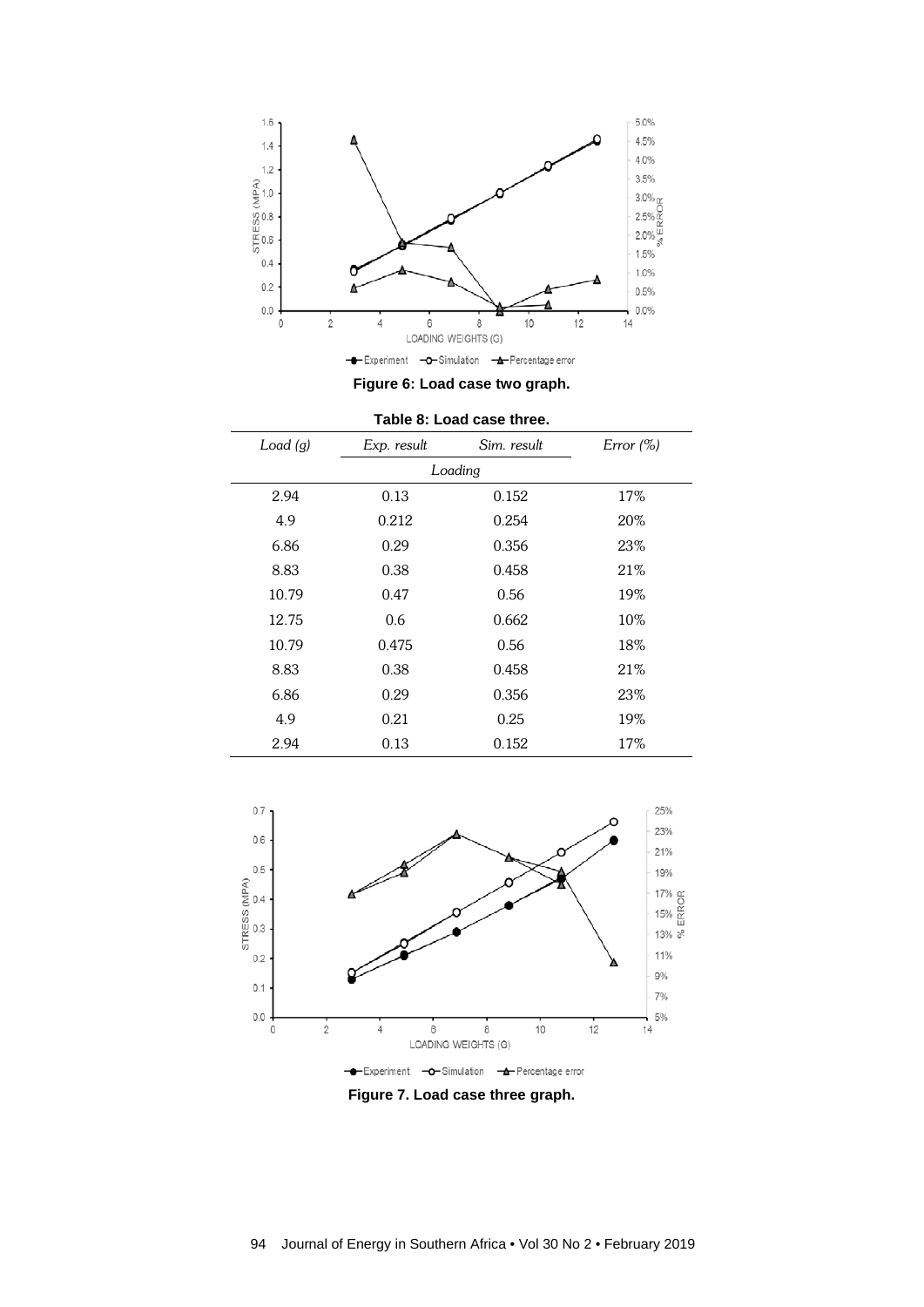

**Figure 8: The three stress contours cases.**

#### *5.1 Simulation result*

Figure 8 shows the stress contours of the blade on each of the three load cases considered. Each of the three different load cases considered generated different stress distribution results in the blade, as can be seeing in the ANSYS simulation result. In preventing failure from occurring at any point on the blade, it is important that the three cases were considered. As can be seen in Table 9 the load case three scenario shows the highest stress is around the root of the blade. The maximum stress is found to be 0.15268 MPa. In load case 2, which is 750 mm from the blade root, the high stress distribution is at the midsection (see Figure 8), where the maximum stress is 0.33625 MPa. Similarly, as shown in Figure 8, the higher stresses are distributed more towards the tip of the blade, which reflects the loading done around 950 mm from the blade root. The maximum stress is 0.43203 MPa.

| Stress (MPa) |        |                      |
|--------------|--------|----------------------|
| 350 mm       | 750 mm | $950 \; \mathrm{mm}$ |
| 0.152        | 0.336  | 0.432                |
| 0.254        | 0.56   | 0.72                 |
| 0.356        | 0.785  | 1.008                |
| 0.458        | 1.001  | 1.298                |
| 0.56         | 1.234  | 1.586                |
| 0.662        | 1.459  | 1.874                |
| 0.56         | 1.234  | 1.595                |
| 0.458        | 1.001  | 1.298                |
| 0.356        | 0.785  | 1.008                |
| 0.25         | 0.56   | 0.72                 |
| 0.152        | 0.336  | 0.432                |
|              |        |                      |

**Table 9: Simulation stress result**

#### **6. Conclusion**

In this paper, a Kestrel e230i conventional flat blade was modelled and analysed, and the results successfully validated using experimental results. A 3D CAD model of the blade was generated using Autodesk Inventor Pro V.2018. The pre-processing, post-processing and analysis of the finite element model was done using ANSYS. An experimental static bending test was carried out on the blade, and it was observed that the finite element results agreed with the test results to within 5% error for two of the test load cases. The third load case yielded relatively higher percentage errors, below 25% of the experimental results.

The result properly reflected and validated two of the simulated result, with percentage errors as low as 0% and as high as 5%. The third experimental result showed the percentage error fell within 25% of the simulated results. Three different load cases were considered and the response of the blade was analysed.

The corresponding measured stress of the experimental and simulation results fell within the 23% margin of error. The first and second load case scenario showed that the maximum percentage error was 5% and 1% respectively. This indicates a relatively good correlation between the experiment and simulation result, hence the results validate each other. For the third load case scenario, the percentage error is recorded at 23%, which was relatively high as compared to the first and second case. A reason for this could be that loading at position 1 (350 mm) was ill conditioned. In determining the percentage error at 350 mm from the blade root, the division by near zero yields an amplified percentage error. It should be noted that at 350 mm the loading done was too low and the moment arm at that point was too short. The levels of load that was used to conduct the testing at that point are not sufficient. This can be addressed in the future by increasing the loading on position 1.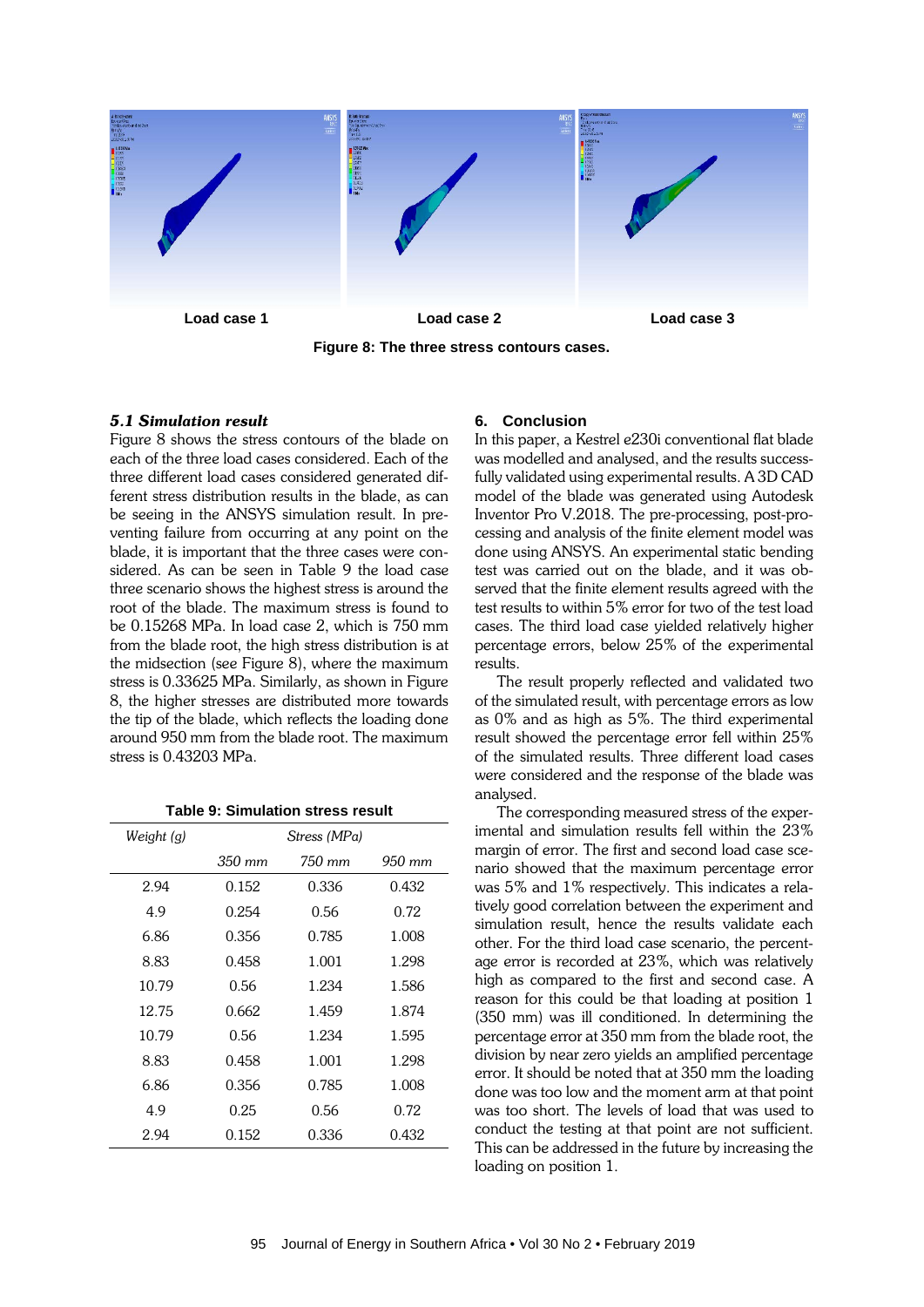#### **Acknowledgement**

This work was supported by the National Research Fund Competitive Support for Unrated Researchers CSUR 150718127549/98876. The authors also acknowledge the support given by WindAC student sponsorship that allowed the first author to travel to present his work at the WindAC 2018.

#### **Author roles**

*Tolulope Babawarun*: data compilation, write-up.

*Ho Wei Hua:* research formulation, editing, proofreading *Harry Ngwangwa:* research formulation, editing, proofreading

# **References**<br>[1] Thorster

- [1] Thorstensson, E., 2009. Small-scale wind turbines: Introductory market study for Swedish conditions. Chalmers University of Technology.
- [2] Wind Energy Policy Issues: Wind energy resource guide: Most frequently asked questions. Accessed fromhttp://www.culturechange.org/wind.htm on 14/10/2016.
- [3] Brøndsted, P. and Nijssen, R.P. (Eds). 2013. Advances in wind turbine blade design and materials. Woodhead.
- [4] Chen, X., Zhao, W., Zhao, X. and Xu, J., 2014. Failure test and finite element simulation of a large wind turbine composite blade under static loading. *Energies*, 7(4), pp.2274-2297.
- [5] Kong, C., Bang, J. and Sugiyama, Y. 2005. Structural investigation of composite wind turbine blade considering various load cases and fatigue life. *Energ*y, 30(11–12 SPEC. ISS.), pp. 2101–2114. doi: 10.1016/j.energy.2004.08.016
- [6] Fernandez, G., Usabiaga, H. & Vandepitte, D. 2018. An efficient procedure for the calculation of the stress distribution in a wind turbine blade under aerodynamic loads*. Journal of Wind Engineering and Industrial Aerodynamics*, 172(November 2017), pp.42–54.
- [7] IEC International Standard. Wind turbine generator system Part I: safety requirements; 1994.
- [8] Technical Note: IEC 1400-1 GL Test Regulation, 2000.
- [9] Germanischer Lloyd. 1999. Regulations for the certification of the wind energy conversion system. Germany: Germanischer Lloyd.
- [10] International Electrotechnical Commission. 2001. Technical specification IEC TS 61400-23 wind generator systems – part 23: Full-scale structural testing of rotor blades.
- [11] Overgaard, L.C.T., Lund, E. & Thomsen, O.T., 2010. Structural collapse of a wind turbine blade. Part A: Static test and equivalent single layered models. Composites Part A: Applied Science and Manufacturing, 41(2), pp.257–270. Available at: http://dx.doi.org/10.1016/j.compositesa.2009.10.011.
- [12] Inomata, N., Tsuchiya, K. and Yamada, S., 1999. Measurement of stress on blade of NEDO's 500 kW prototype wind turbine. *Renewable Energy,* 16(1-4), pp.912-915.
- [13] Kong, C., Bang, J. and Sugiyama, Y. 2005. Structural investigation of composite wind turbine blade considering various load cases and fatigue life, *Energy*, 30(11–12 SPEC. ISS.), pp. 2101–2114. doi: 10.1016/j.energy.2004
- [14] Berring, P., Branner, K., Berggreen, C. and Knudsen, H.W. 2007, July. Torsional performance of wind turbine blades-Part 1: Experimental investigation. In 16th International Conference on Composite Materials (Vol. 43). Japan Society for Composite Materials.
- [15] Jensen, F.M., Falzon, B.G., Ankersen, J. and Stang, H., 2006. Structural testing and numerical simulation of a 34 m composite wind turbine blade. *Composite structures*, 76(1-2), pp.52-61.
- [16] Yang, J., Peng, C., Xiao, J., Zeng, J., Xing, S., Jin, J. and Deng, H., 2013. Structural investigation of composite wind turbine blade considering structural collapse in full-scale static tests. *Composite Structures,* 97, pp.15-29.
- [17] Overgaard, L.C., Lund, E. and Thomsen, O.T., 2010. Structural collapse of a wind turbine blade. Part A: Static test and equivalent single layered models. Composites Part A: Applied Science and Manufacturing, 41(2), pp.257-270.
- [18] Jørgensen, E.R., Borum, K.K., McGugan, M., Thomsen, C.L., Debel, C.P. and Sørensen, B.F., 2004. Full scale testing of wind turbine blade to failure-flap wise loading. Forskningscenter Risoe, Denmark.
- [19] Debel, C.P., 2004. Identification of damage types in wind turbine blades tested to failure. In Dansk Metallurgisk Selskabs vintermøde 2004. DMS.
- [20] Chen, X., Zhao, W., Zhao, X. and Xu, J., 2014. Failure test and finite element simulation of a large wind turbine composite blade under static loading. Energies, 7(4), pp.2274-2297.
- [21] Jureczko, M.E.Z.Y.K., Pawlak, M. and Mężyk, A., 2005. Optimisation of wind turbine blades. *Journal of materials processing technology*, 167(2-3), pp. 463-471.
- [22] Zhou, H.F., Dou, H.Y., Qin, L.Z., Chen, Y., Ni, Y.Q. and Ko, J.M., 2014. A review of full-scale structural testing of wind turbine blades. *Renewable and Sustainable Energy Reviews,* 33, pp.177-187.
- [23] E.M. Fagan, M. Flanagan, S.B. Leen, T. Flanagan, A. Doyle, J. Goggins. 2017. Physical experimental static testing and structural design optimization for a composite wind turbine blade. *Composite Structures,* 164, pp.90- 103.